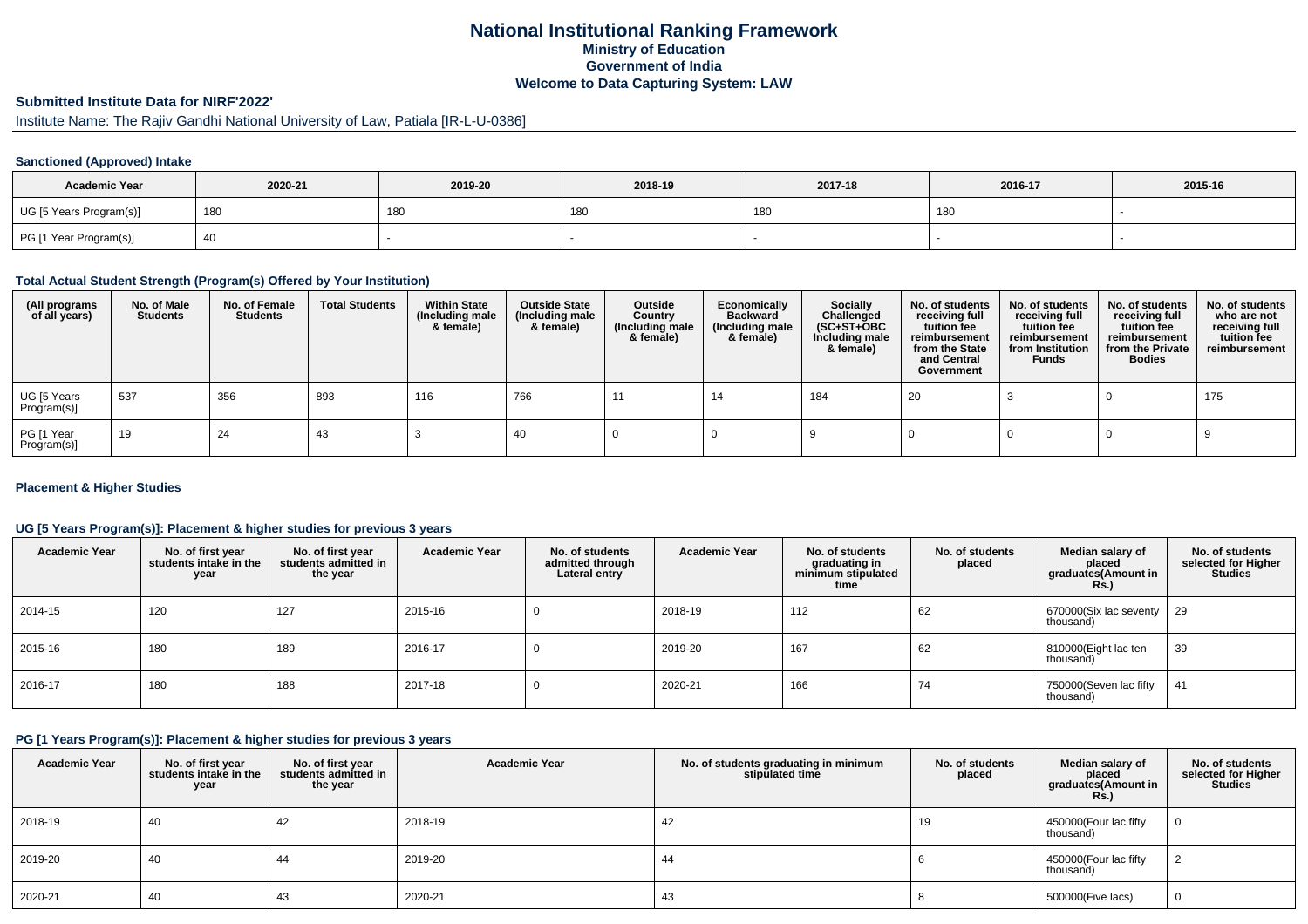#### **Ph.D Student Details**

| Ph.D (Student pursuing doctoral program till 2020-21 Students admitted in the academic year 2020-21 should not be entered here.) |         |                                                            |         |  |  |  |  |
|----------------------------------------------------------------------------------------------------------------------------------|---------|------------------------------------------------------------|---------|--|--|--|--|
| <b>Total Students</b>                                                                                                            |         |                                                            |         |  |  |  |  |
| Full Time                                                                                                                        |         |                                                            |         |  |  |  |  |
| Part Time                                                                                                                        |         | 29                                                         |         |  |  |  |  |
|                                                                                                                                  |         | No. of Ph.D students graduated (including Integrated Ph.D) |         |  |  |  |  |
|                                                                                                                                  | 2020-21 | 2019-20                                                    | 2018-19 |  |  |  |  |
| Full Time                                                                                                                        |         |                                                            |         |  |  |  |  |
| Part Time                                                                                                                        |         |                                                            |         |  |  |  |  |

## **Financial Resources: Utilised Amount for the Capital expenditure for previous 3 years**

| <b>Academic Year</b>                                                                                 | 2020-21                                                                  |                                                                                 | 2018-19                                                                                  |  |  |  |  |
|------------------------------------------------------------------------------------------------------|--------------------------------------------------------------------------|---------------------------------------------------------------------------------|------------------------------------------------------------------------------------------|--|--|--|--|
|                                                                                                      | <b>Utilised Amount</b>                                                   | <b>Utilised Amount</b>                                                          | <b>Utilised Amount</b>                                                                   |  |  |  |  |
| Annual Capital Expenditure on Academic Activities and Resources (excluding expenditure on buildings) |                                                                          |                                                                                 |                                                                                          |  |  |  |  |
| Library                                                                                              | 766155 (Seven lac sixty six thousand one hundred fifty five)             | 2877852 (Twenty Eight lacs Seventy Seven Thousand Eight<br>Hundred Fifty Two)   | 900393 (Nine Lacs Three Hundred Ninety Three)                                            |  |  |  |  |
| New Equipment for Laboratories                                                                       | 30256 (Thirty thousand two hundred fifty six)                            | 0 (Zero)                                                                        | 5651798 (Fifty Six Lacs Fifty One Thousand Seven Hundred<br>Ninety Eight)                |  |  |  |  |
| Other expenditure on creation of Capital Assets (excluding<br>expenditure on Land and Building)      | 4134525 (Forty one lac thirty four thousand five hundred twenty<br>five) | 17629806 (one Crore Seventy Six Lacs Twenty Nine Thousand<br>Eight Hundred Six) | 13297783 (One Crore Thirty Two Lacs Ninety Seven Thousand<br>Seven Hundred Eighty Three) |  |  |  |  |

## **Financial Resources: Utilised Amount for the Operational expenditure for previous 3 years**

| 2020-21<br><b>Academic Year</b>                                                                                                                                                                 |                                                                                        | 2019-20                                                                                   | 2018-19                                                                            |  |  |  |  |  |  |  |
|-------------------------------------------------------------------------------------------------------------------------------------------------------------------------------------------------|----------------------------------------------------------------------------------------|-------------------------------------------------------------------------------------------|------------------------------------------------------------------------------------|--|--|--|--|--|--|--|
|                                                                                                                                                                                                 | <b>Utilised Amount</b>                                                                 |                                                                                           | <b>Utilised Amount</b>                                                             |  |  |  |  |  |  |  |
|                                                                                                                                                                                                 | <b>Annual Operational Expenditure</b>                                                  |                                                                                           |                                                                                    |  |  |  |  |  |  |  |
| Salaries (Teaching and Non Teaching staff)                                                                                                                                                      | 118355530 (Eleven Crores Eighty Three Lacs Fifty Five<br>Thousand Five Hundred Thirty) | 106554472 (Ten Crores Sixty Five Lacs Fifty Four Thousand<br>Four Hundred Seventy Two)    | 104478405 (Ten Crores Forty Four Lacs Seventy Eight<br>Thousand Four Hundred Five) |  |  |  |  |  |  |  |
| Maintenance of Academic Infrastructure or consumables and<br>other running expenditures (excluding maintenance of hostels<br>and allied services, rent of the building, depreciation cost, etc) | 28103649 (Two Crores Eighty One Lacs Three Thousand Six<br>Hundred Forty Nine)         | 52343688 (Five Crores Twenty Three Lacs Forty Three<br>Thousand Six Hundred Eighty Eight) | 40979053 (Four Crores Nine Lacs Seventy Nine Thousand<br>Fifty Three)              |  |  |  |  |  |  |  |
| Seminars/Conferences/Workshops                                                                                                                                                                  | 1261524 (Twelve Lacs Sixty One Thousand Five Hundred<br>Twenty Four)                   | 1057378 (Ten Lacs Fifty Seven Thousand Three Hundred<br>Seventy Eight)                    | 628732 (Six Lacs Twenty Eight Thousand Seven Hundred<br>Thirty Two)                |  |  |  |  |  |  |  |

### **Sponsored Research Details**

| <b>Financial Year</b>                    | 2020-21 | 2019-20 | 2018-19 |
|------------------------------------------|---------|---------|---------|
| Total no. of Sponsored Projects          |         |         |         |
| Total no. of Funding Agencies            |         |         |         |
| Total Amount Received (Amount in Rupees) | 75000   |         | 491779  |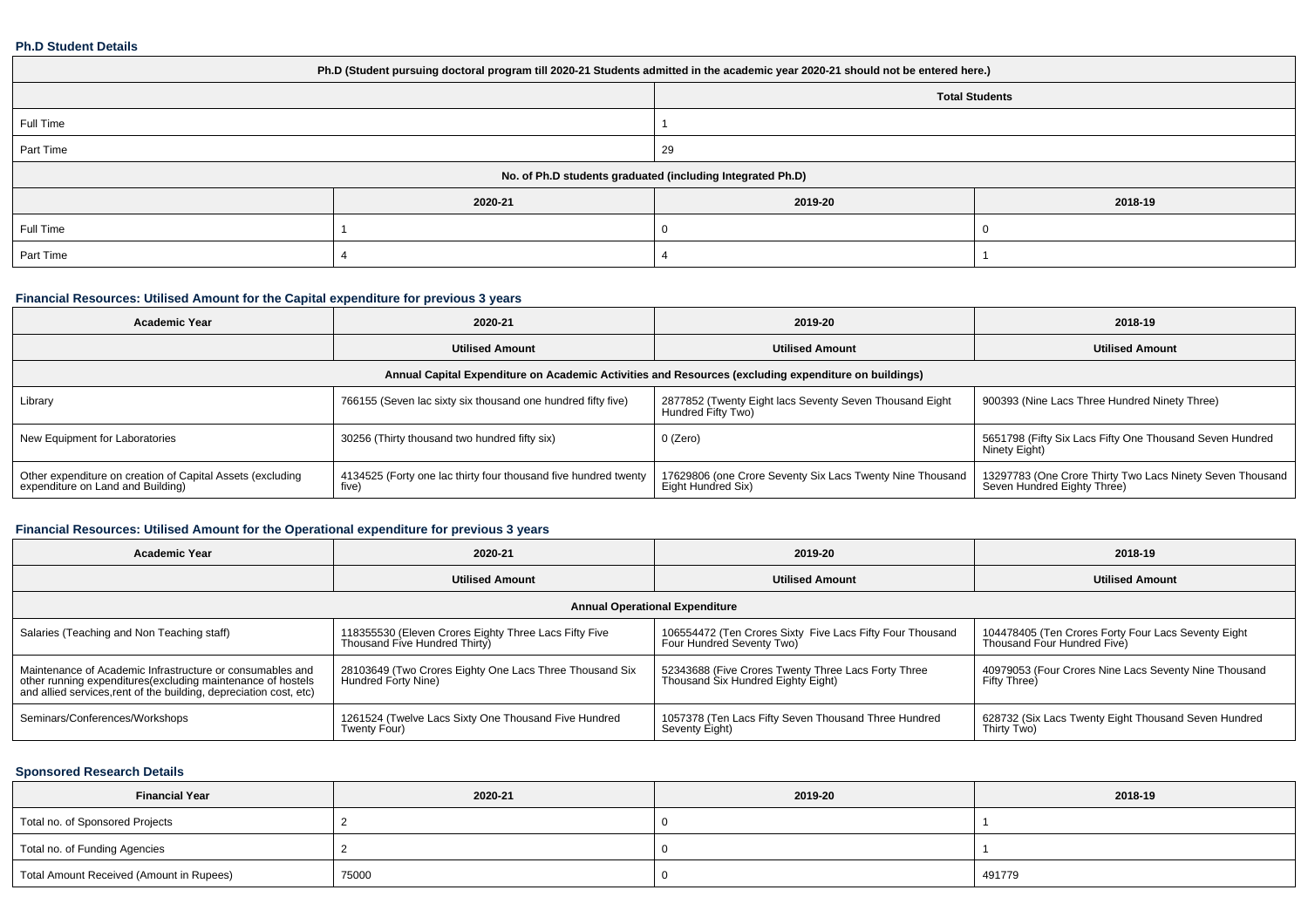| า Words<br>Amount Receivec | Seventy<br>Thousan <sub>G</sub><br>Five ⊺ | Zerc | ⊟ Four Lacs Ninet∨ One Thousand Seven Hundred Sevent∨ Nine |
|----------------------------|-------------------------------------------|------|------------------------------------------------------------|
|----------------------------|-------------------------------------------|------|------------------------------------------------------------|

## **Consultancy Project Details**

| <b>Financial Year</b>                    | 2020-21 | 2019-20 | 2018-19 |  |
|------------------------------------------|---------|---------|---------|--|
| Total no. of Consultancy Projects        |         |         |         |  |
| Total no. of Client Organizations        |         |         |         |  |
| Total Amount Received (Amount in Rupees) |         |         |         |  |
| Amount Received in Words                 | Zero    | Zero    | Zero    |  |

# **PCS Facilities: Facilities of physically challenged students**

| 1. Do your institution buildings have Lifts/Ramps?                                                                                                         | Yes, more than 80% of the buildings |
|------------------------------------------------------------------------------------------------------------------------------------------------------------|-------------------------------------|
| 2. Do your institution have provision for walking aids, including wheelchairs and transportation from one building to another for<br>handicapped students? | Yes                                 |
| 3. Do your institution buildings have specially designed toilets for handicapped students?                                                                 | Yes, more than 80% of the buildings |

## **Faculty Details**

| Srno            | Name                                     | Age | Designation                | Gender | Qualification | Experience (In<br>Months) | <b>Currently working</b><br>with institution? | <b>Joining Date</b> | <b>Leaving Date</b>      | <b>Association type</b> |
|-----------------|------------------------------------------|-----|----------------------------|--------|---------------|---------------------------|-----------------------------------------------|---------------------|--------------------------|-------------------------|
|                 | DR ANAND PAWAR                           | 44  | Professor                  | Male   | Ph.D          | 231                       | Yes                                           | 06-08-2011          | $\sim$                   | Regular                 |
| $\overline{2}$  | DR TANYA<br><b>MANDER</b>                | 43  | <b>Assistant Professor</b> | Female | Ph.D          | 226                       | Yes                                           | 07-03-2007          | $\overline{\phantom{a}}$ | Regular                 |
| 3               | DR SUKHWINDER<br><b>KAUR VIRK</b>        | 57  | <b>Assistant Professor</b> | Female | Ph.D          | 141                       | Yes                                           | 05-02-2013          | $\overline{\phantom{a}}$ | Adhoc / Contractual     |
| $\overline{4}$  | DR GAGAN PREET                           | 46  | <b>Assistant Professor</b> | Female | Ph.D          | 192                       | Yes                                           | 10-10-2008          | $\overline{\phantom{a}}$ | Regular                 |
| $5\overline{)}$ | DR RENUKA SONI                           | 42  | <b>Assistant Professor</b> | Female | Ph.D          | 180                       | Yes                                           | 06-11-2006          | $\overline{\phantom{a}}$ | Regular                 |
| 6               | MR SIDDHARTHA<br><b>FULLER</b>           | 33  | <b>Assistant Professor</b> | Male   | LLM           | 58                        | Yes                                           | 01-07-2017          | --                       | Regular                 |
| $\overline{7}$  | <b>MR SAURAV</b><br>SARMAH               | 37  | <b>Assistant Professor</b> | Male   | M. Phil       | 69                        | Yes                                           | 06-02-2017          | $\sim$                   | Adhoc / Contractual     |
| 8               | DR MANPREET<br><b>KAUR</b>               | 37  | <b>Assistant Professor</b> | Female | Ph.D          | 116                       | Yes                                           | 01-07-2017          | $\sim$                   | Regular                 |
| 9               | DR SANGEETA<br><b>TAAK</b>               | 40  | <b>Assistant Professor</b> | Female | Ph.D          | 178                       | Yes                                           | 13-04-2007          | $\sim$                   | Regular                 |
| 10              | DR BRINDPREET<br><b>KAUR</b>             | 44  | <b>Assistant Professor</b> | Female | Ph.D          | 214                       | Yes                                           | 02-07-2007          | $\overline{\phantom{a}}$ | Regular                 |
| 11              | DR.<br><b>GURMANPREET</b><br><b>KAUR</b> | 37  | <b>Assistant Professor</b> | Female | Ph.D          | 139                       | Yes                                           | 23-07-2011          | $\overline{\phantom{a}}$ | Adhoc / Contractual     |
| 12              | DR JASWINDER<br><b>KAUR</b>              | 42  | <b>Assistant Professor</b> | Female | Ph.D          | 215                       | Yes                                           | 01-07-2017          | $\overline{\phantom{a}}$ | Regular                 |
| 13              | DR GURNEET<br><b>SINGH</b>               | 38  | <b>Assistant Professor</b> | Male   | Ph.D          | 128                       | Yes                                           | 15-07-2011          | $\overline{\phantom{a}}$ | Regular                 |